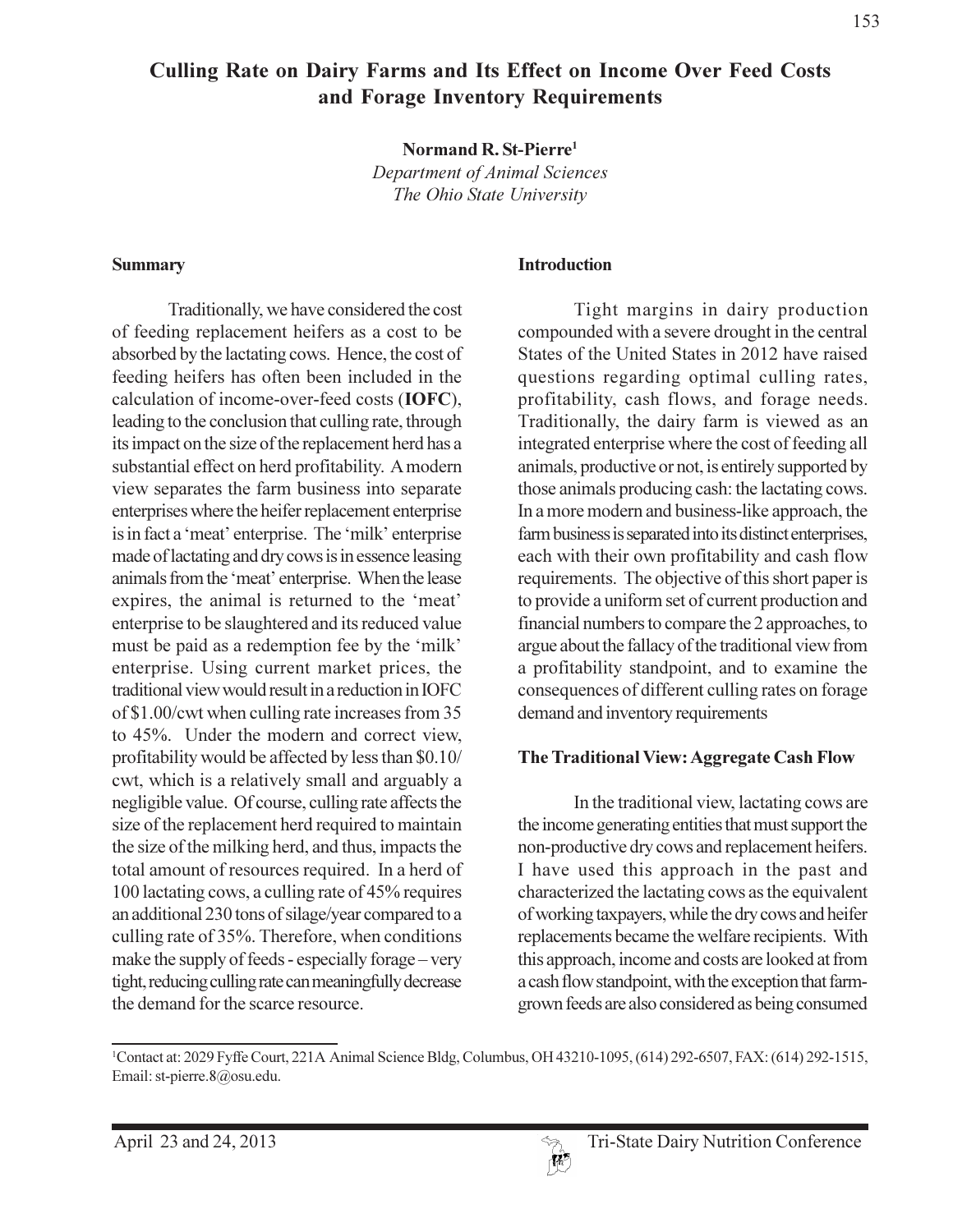on a cash basis. Being welfare recipients (i.e., consuming feeds without generating any cash revenues), replacement heifers are cash-flow reducers. By mistakenly equating cash-flow with profitability, one concludes of a strong negative relationship between the size of the replacement herd and profitability expressed by its proxy, incomeover-feed costs (IOFC). Because of the direct relationship between culling rate and the minimum replacement herd size required to maintain the lactating herd size (i.e., the greater the culling rate, the greater must the replacement herd be as a proportion of the lactating herd), many farm advisors (including myself) have recommended the minimization of culling rate as an approach to profit enhancement.

Tables 1 and 2 report the cash-flow revenues and feed costs for 2 herds with identical structure (each with 100 lactating cows) and except for their culling rates: one herd has a 35% culling rate, hence requiring 80 heifers per 100 lactating cows, whereas the second herd has a culling rate of 45%, thus requiring 110 heifers per 100 lactating cows. Feed prices are representative of market feed prices that were in effect in the Mideast region of the United States in early March 2013. In short, increasing culling rate from 35 to 45% decreases IOFC by \$67/day or \$24,638/year per 100 lactating cows. At an average production of 75 lb/ cow/day, this equates to a reduction of \$0.90/cwt in IOFC. This is a large number when one considers that the net farm income in the Mideast averages \$1.00 to 1.50/cwt.

# The Modern View: Enterprise Profitability

As is generally done in business management, the farm can be partitioned into its various enterprises. Even under this framework, the heifer replacement enterprise is generally viewed as a supplier of dairy animals to the milking herd. But with cull cows selling for \$1,200+/head, the whole business structure can be thought in a very different framework, as pictured in Figure 1. Here, calves are born as future meat animals. The genetic of dairy calves might not be very good for producing high quality meat, but the reduced quality compared to that of an animal selected for meat quality ends up being reflected in the price. In fact, the quality of the meat harvested from U.S. culled dairy cows would be considered excellent in many parts of the world.

At 2 years of age, the animal is 'leased' by the 'milk' enterprise. During the lease, which extends for a period of approximately 2 years, the animal produces milk sold by the dairy enterprise and gains additional weight. At the end of the lease, the animal is returned to the 'meat' enterprise, carrying a lower market value than it had at the beginning of the lease. For those of you who ever leased a car, the process should look very natural. One leases a new car, pays for its reduction in value as it is being used to produce transportation, and eventually returns it to the 'car' enterprise with some residual value. The car is never owned by leasing the car. Likewise, the animal is never owned by the 'milk' enterprise, but it is leased for a variable period of time. The only difference between the car and the cow lease is that a car lease requires monthly payment. The cow lease sends in-kind payments in the form of calves to the 'meat' enterprise.

Now, we can look at the economics of this lease. The 'milk' enterprise must bear the interest on the value of the animal at the initiation of the lease. If we use a value of \$1500/heifer and an interest rate of 5% per year, the interest to be paid on each leased animal by the 'milk' enterprise amounts to \$75/year, or \$6.25/month. At the end of the lease (averaging 2 years), the 'milk' enterprise must pay an additional redemption value equivalent to the lost value of the animal during the lease. With a culled cow worth \$1,200 and a replacement heifer at \$1,500, this \$300 additional cost per animal equates to \$150/year, or \$12.50/animal/month.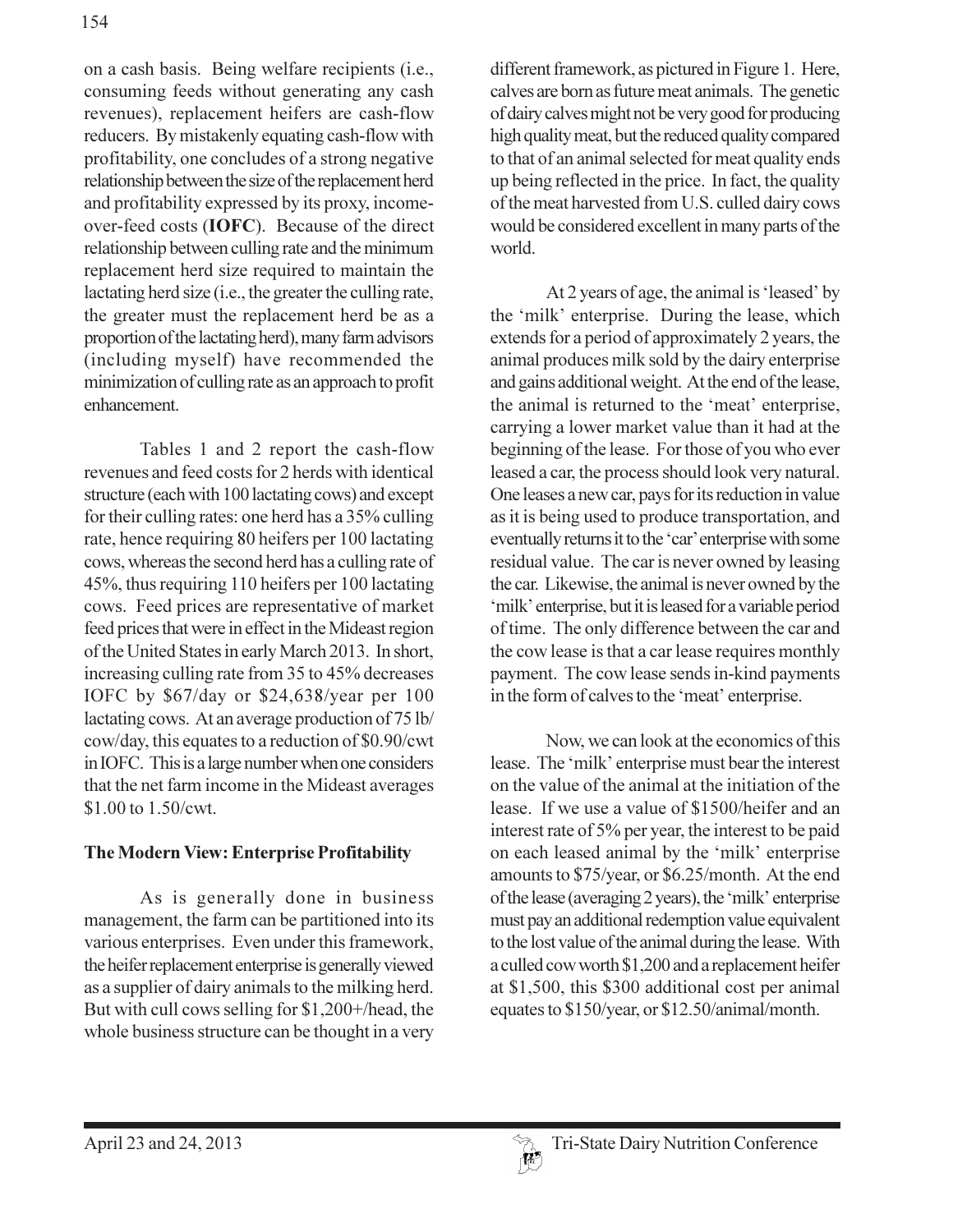During the lease, the animal is not constantly producing: the 75 lbs/day for the lactating cows equates to 62.7 lbs/day of milk production while the animal is leased, or 1,880 lb/month. Therefore, the lease cost for the 'milk' enterprise equates to  $$6.25 + $12.50 = $18.75$  per 1,880 lb of milk, or just about \$1.00/cwt of milk produced.

Of course, the average terms of the lease would change depending on the culling rate. The numbers calculated above are about right for a 45% culling rate (about a 2-year lease). On an average, the lease would be longer for a lower culling rate. For example, a 3-year lease (culling rate of  $\sim$  25%) would result in a reduction in the redemption cost per unit of milk produced from \$0.66 to \$0.44/ cwt; whereas, the interest cost would remain at \$0.34/cwt, for a total lease cost of \$0.78/cwt of milk produced. The difference in the lease cost between a culling rate of 45% and a culling rate of 35% amounts to approximately \$0.09/cwt, a figure substantially smaller than the \$1.00/cwt calculated with the traditional aggregate 'cash-flow' approach. One can even build a scenario where the lease cost becomes negative when heifers are selling for \$1,500/head and culled cows are selling for \$1,550/ head.

Of course, the exact cost figures are very situation dependent. The point, however, is that as heifers grow, they accumulate weight and this weight has a value that is not reflected in the cash-flow but would be reflected in the balance sheet of the farm as a whole. Thus, it is grossly incorrect to fully charge the cost of feeding heifers to the lactatingcow enterprise as is done in the traditional approach. Under current price conditions, the profitability of a dairy farm has little to do with culling rate as long as cows do not die on the farm.

### **Forage Requirements**

The conclusion reached in the previous section does not mean that culling rate doesn't impact the amounts of resources required by the aggregated enterprises. For many Mideast farms, the drought of summer 2012 resulted in a severe forage shortage. Culling rate impacts the size of the replacement herd, and thus, the farm demand for forages. In Tables 3 and 4, I calculated the amount of forage required for the 2 herds described in the previous section. Raising the culling rate from 35 to 45% results in an increase demand of 230 tons/ year of silage for the whole herd, which equates to a 9.5% increased in the amount of forage required. Thus, although farm profitability is highly insensitive to culling rate under current price conditions, the demand for forage is significantly influenced by culling rate.

## **Conclusions**

The traditional view regarding culling rate has incorrectly substituted cash-flow for profitability. Hence, culling rate has traditionally been perceived as having a significant impact on profitability. Because the price of a replacement heifer is much closer to the price of a cull cow than what we have been accustomed historically, the traditional view is incorrect. Currently, culling rate by itself has an insignificant effect on farm profitability (every thing else being the same).

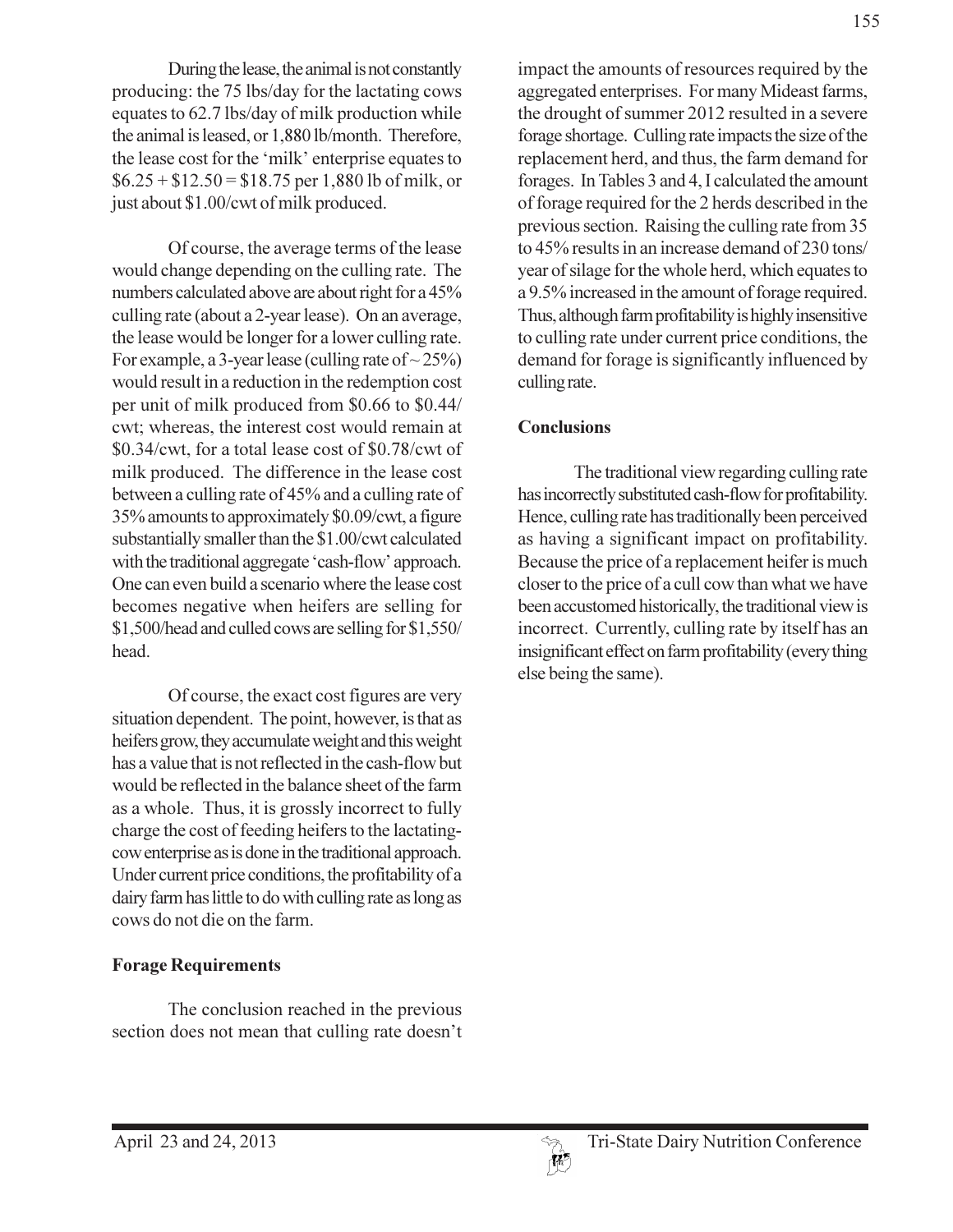|                                | \$/herd/day | \$/herd/year | \$/animal/day | \$/cwt milk | $\frac{0}{0}$ |
|--------------------------------|-------------|--------------|---------------|-------------|---------------|
| Income                         |             |              |               |             |               |
| Milk                           | 1,500       | 547,500      | 15.00         | 20.00       |               |
| <b>Feed Costs</b>              |             |              |               |             |               |
| Lactating cows                 | 790         | 288,350      | 7.90          | 10.53       | 77.8          |
| Dry cows                       | 45          | 16,425       | 0.45          | 0.60        | 4.4           |
| Heifers                        | 180         | 65,700       | 1.80          | 2.40        | 17.8          |
| <b>TOTAL</b>                   | 1015        | 370,475      | 10.15         | 13.53       | 100.0         |
| <b>Income Over Feed Costs</b>  |             |              |               |             |               |
| Lactating cows                 | 710         | 259,150      | 7.10          | 9.47        | 146.4         |
| Dry cows                       | $-45$       | $-16,425$    | $-0.45$       | $-0.60$     | $-9.3$        |
| Heifers                        | $-180$      | $-65,700$    | $-1.80$       | $-2.40$     | $-37.1$       |
| <b>TOTAL</b>                   | 485         | 177,025      | 4.85          | 6.47        | 100.0         |
| <b>Income Over Total Costs</b> |             |              |               |             |               |
| <b>TOTAL</b>                   | 16.25       | 5,931        | 0.16          | 0.22        |               |

156<br>**Table 1.** Estimated cash costs per animal and per hundredweight of milk for a herd of 100 lactating cows witl an annual culling rate of  $35\%$ osts per animal and per hundredweight of milk for a herd of 100 lactating c<br>5%.<sup>1</sup>

<sup>1</sup>Herd consists of 100 lactating cows, 15 dry cows, and **80** replacement heifers. Lactating cows a lb/day of DM at a unit cost of \$0.15/lb. Dry cows are fed 25 lb/day of DM at a unit cost of \$0.12/ less than 1 year old ar lb/day of DM at a unit cost of \$0.15/lb. Dry cows are fed 25 lb/day of DM at a unit cost of \$0.12/lb. Heifers less than 1 year old are fed 12 lb/day of DM at a unit cost of \$0.14/lb. Yearling heifers are fed 24 lb/day of DM at a unit cost of \$0.12/lb. Lactating cows are producing 75 lb/day of milk at 3.8% fat, 3.1% protein, and 5.7% other solids, resulting in a mailbox price of \$20.00/cwt. Non-Feed costs are set at \$6.25/cwt. A 35% culling rate requires a replacement herd of 80 heifers per 100 lactating cows to keep the number of animals constant, assuming a calving interval of 13.5 months, an average age at first calving of 24 months, 10% death rate preweaning, and 6% culling between weaning and first calving.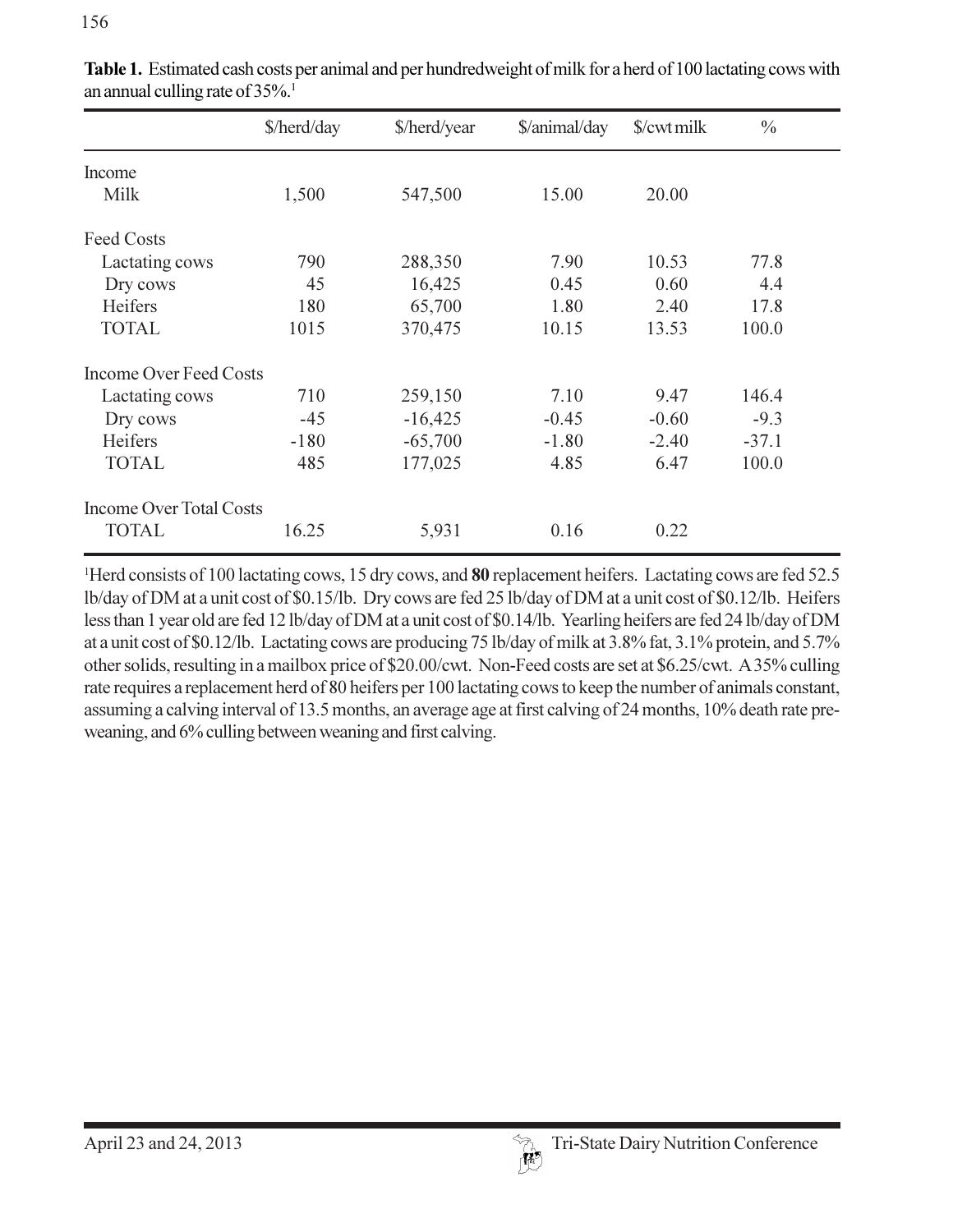|                                | \$/herd/day | \$/herd/year | \$/animal/day | \$/cwt milk | $\frac{0}{0}$ |
|--------------------------------|-------------|--------------|---------------|-------------|---------------|
| Income                         |             |              |               |             |               |
| Milk                           | 1,500       | 547,500      | 15.00         | 20.00       |               |
| <b>Feed Costs</b>              |             |              |               |             |               |
| Lactating cows                 | 790         | 288,350      | 7.90          | 10.53       | 73.0          |
| Dry cows                       | 45          | 16,425       | 0.45          | 0.60        | 4.2           |
| Heifers                        | 225         | 90,338       | 2.48          | 3.30        | 22.8          |
| <b>TOTAL</b>                   | 1083        | 395,113      | 10.83         | 14.13       | 100.0         |
| <b>Income Over Feed Costs</b>  |             |              |               |             |               |
| Lactating cows                 | 710         | 259,150      | 7.10          | 9.47        | 170.1         |
| Dry cows                       | $-45$       | $-16,425$    | $-0.45$       | $-0.60$     | $-10.8$       |
| Heifers                        | $-248$      | $-90,338$    | $-2.48$       | $-3.30$     | $-59.3$       |
| <b>TOTAL</b>                   | 418         | 152,388      | 4.18          | 5.57        | 100.0         |
| <b>Income Over Total Costs</b> |             |              |               |             |               |
| <b>TOTAL</b>                   | $-51.25$    | $-18,706$    | $-0.51$       | $-0.68$     |               |

1<br>Table 2. Estimated cash costs per animal and per hundredweight of milk for a herd of 100 lactating cows witl an annual culling rate of  $45\%$ osts per animal and per hundredweight of milk for a herd of 100 lactating c<br>5%.<sup>1</sup>

<sup>1</sup>Herd consists of 100 lactating cows, 15 dry cows, and **110** replacement heifers. Lactating cows are fed 52.5 lb/day of DM at a unit cost of \$0.15/lb. Dry cows are fed 25 lb/day of DM at a unit cost of \$0.12/lb. Heifers lb/day of DM at a unit cost of \$0.15/lb. Dry cows are fed 25 lb/day of DM at a unit cost of \$0.12/lb. Heifers less than 1 year old are fed 12 lb/day of DM at a unit cost of \$0.14/lb. Yearling heifers are fed 24 lbs/day of DM at a unit cost of \$0.12/lb. Lactating cows are producing 75 lb/day of milk at 3.8% fat, 3.1% protein, and culling rate requires a replacement herd of 110 heifers per 100 lactating cows to keep the number of animals constant, assuming a calving interval of 13.5 months, an average age at first calving of 24 months, 10% death rate pre-weaning, and 6% culling between weaning and first calving.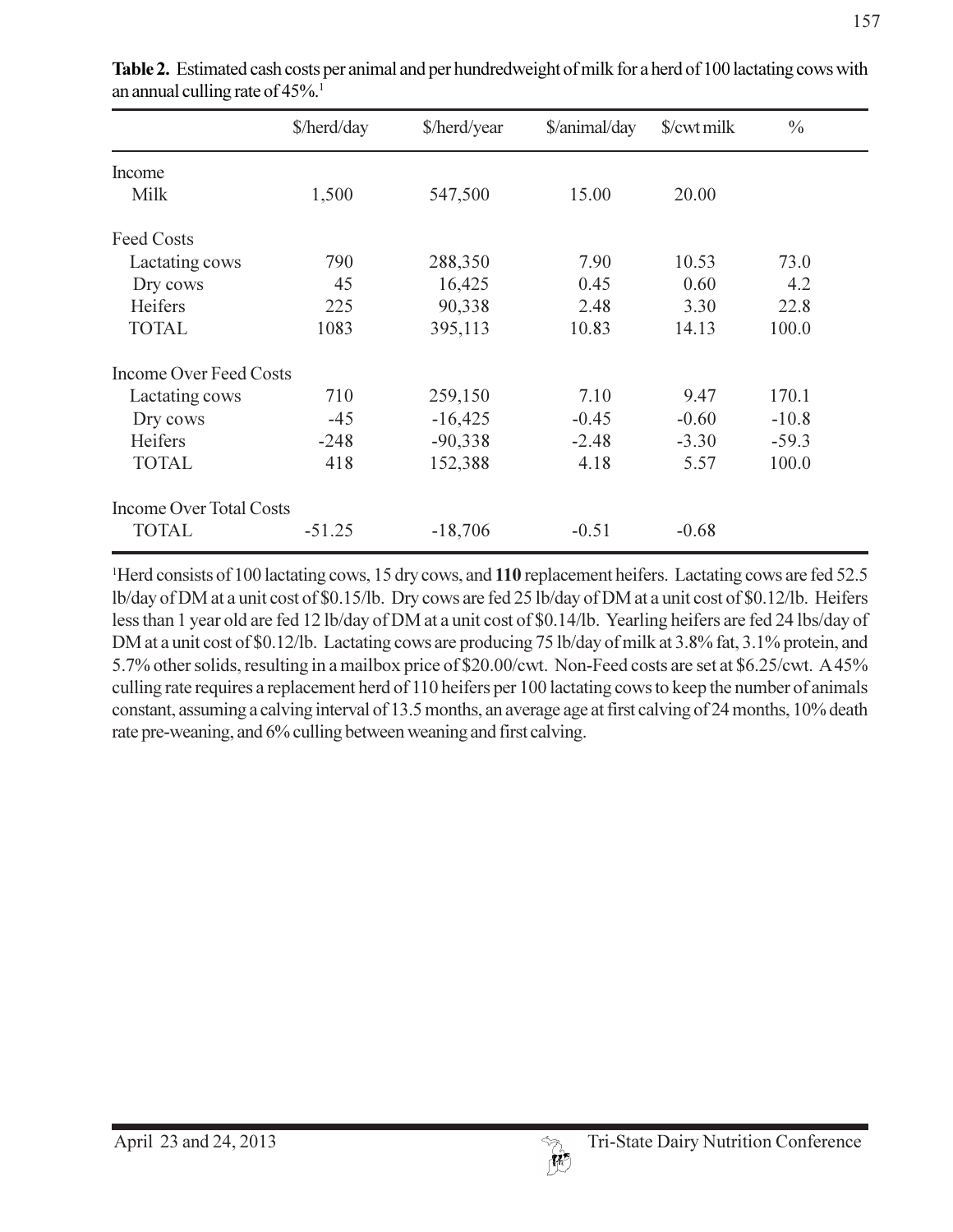|                | Number<br>of animals | DM (lb/day) | Silage<br>$(lb/day, as-fed)$ | Silage<br>(tons/year) |
|----------------|----------------------|-------------|------------------------------|-----------------------|
| Lactating cows | 100                  | 5,250       | 9,000                        | 1,645                 |
| Dry cows       | 15                   | 360         | 925                          | 170                   |
| Young heifers  | 41                   | 490         | 915                          | 170                   |
| Yearlings      | 39                   | 935         | 2,410                        | 440                   |
| Total          | 195                  | 7,035       | 13,250                       | 2,425                 |

158<br>**Table 3**. Feed dry matter (**DM**) and forage required for a herd of 100 lactating cows with an annual cullin<sub>?</sub> rate of  $35\%$ <sup>1</sup> tter (DM) and forage required for a herd of 100 lactating cows with an annual<br>Number Silage Silage atter (DM) and forage required for a herd of 100 lactating cows with an annual<br>
Number<br>
Silage Silage Silage Silage (terms/wear)

Lactating cows are fed 52.5 to/day of DIVI with 00% of the DIVI from forages. Dry cows are fed 25 to/day of DM with 90% of the DM from forages. Young heifers (<1 year of age) are fed 12 lb/day of DM with 65% of the DM from forages. Yearlings (heifers) are fed 24 lb/day of DM with 90% of the DM from forages. All <sup>1</sup>Lactating cows are fed 52.5 lb/day of DM with 60% of<br>DM with 90% of the DM from forages. Young heifers (<br>the DM from forages. Yearlings (heifers) are fed 24 lb<br>forage quantities are expressed as silage equivalent at 3 forage quantities are expressed as silage equivalent at 35% DM.

Table 4. Feed dry matter (DM) and forage required for a herd of 100 lactating cows with an annual culling rate of  $45\%$ <sup>1</sup> **M**) and forage required for a herd of 100 lactating cows with an annu<br>r<br>Silage Silage atter (DM) and forage required for a herd of 100 lactating cows with an annual<br>
Number<br>
Silage Silage Silage Silage (tong/work)  $\overline{\phantom{a}}$ 72

|                | Number<br>of animals | DM (lb/day) | Silage<br>$(lb/day, as-fed)$ | Silage<br>(tons/year) |
|----------------|----------------------|-------------|------------------------------|-----------------------|
| Lactating cows | 100                  | 5,250       | 9,000                        | 1,645                 |
| Dry cows       | 15                   | 360         | 925                          | 170                   |
| Young heifers  | 56                   | 670         | 1,250                        | 230                   |
| Yearlings      | 54                   | 1,295       | 3,335                        | 610                   |
| Total          | 225                  | 7,575       | 14,510                       | 2,655                 |

Lactating cows are fed 52.5 to/day of DIVI with 00% of the DIVI from forages. Dry cows are fed 25 to/day of DM with 90% of the DM from forages. Young heifers (<1 year of age) are fed 12 lb/day of DM with 65% of the DM from forages. Yearlings (heifers) are fed 24 lb/day of DM with 90% of the DM from forages. All <sup>1</sup>Lactating cows are fed 52.5 lb/day of DM with 60% of<br>DM with 90% of the DM from forages. Young heifers (<br>the DM from forages. Yearlings (heifers) are fed 24 lb<br>forage quantities are expressed as silage equivalent at 3